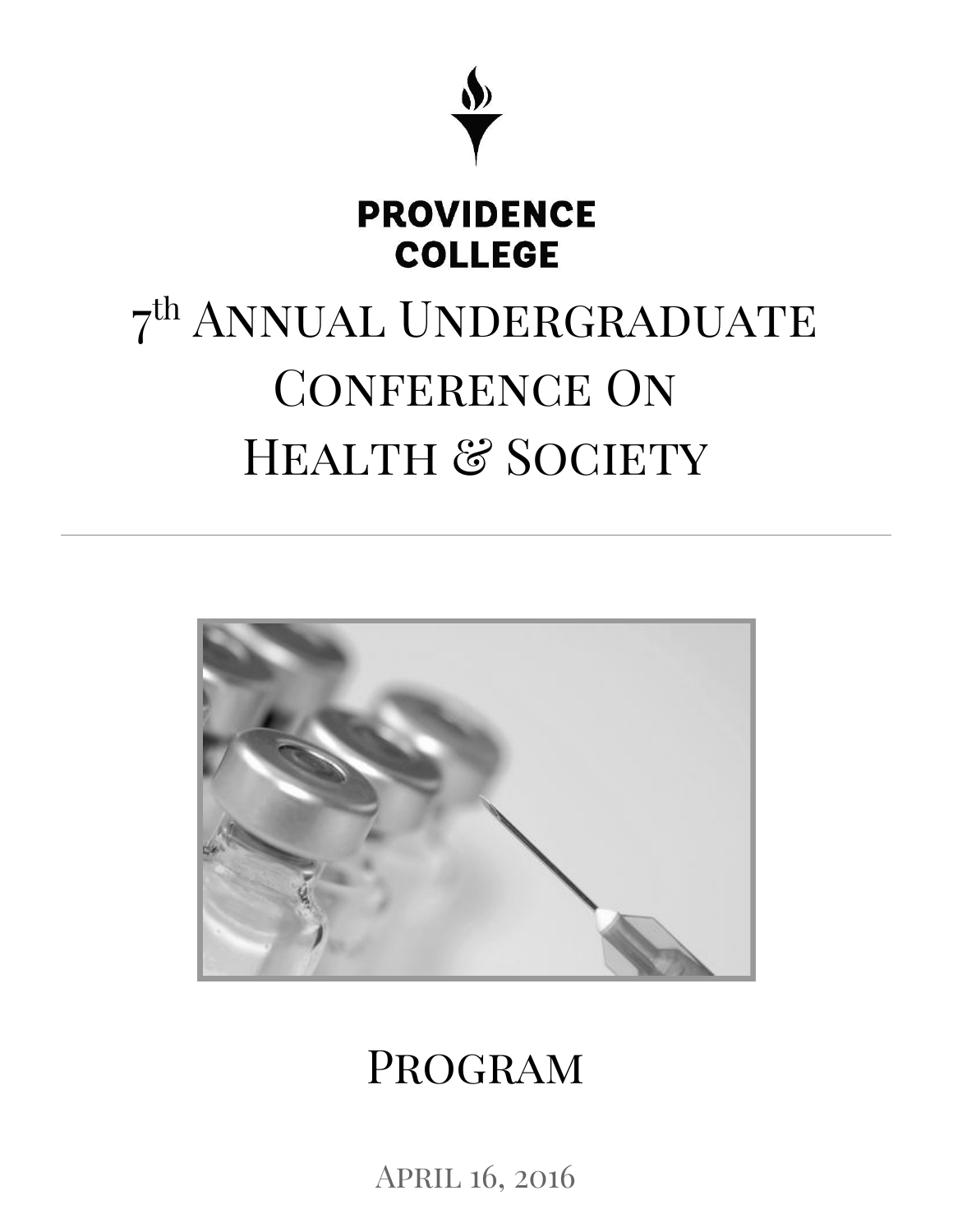| Welcome/Breakfast in Slavin 116                        |  | $8:30am - 9:30am$                 |
|--------------------------------------------------------|--|-----------------------------------|
| Panel 1 Presentations   Harkins Hall 301               |  | $9:45am - 11:00am$                |
| Panel 2 Presentations   Harkins Hall 332               |  | 9:45am - 11:00am                  |
| Panel 3 Presentations   Harkins Hall 332               |  | 11:15am - 12:30pm                 |
| Lunch   Slavin 116                                     |  | 12:45pm - 1:30pm                  |
| Presentation of the Francis X. Archambault Paper Award |  | $1:30 \text{pm} - 1:45 \text{pm}$ |
| Alumni Career Panel   Harkins Hall 300                 |  | $2:00 \text{pm} - 3:00 \text{pm}$ |

## PANEL 1 | CHRONIC DISEASE 9:45a – 11:00a | Harkins 301

#### Faculty Discussant | Dr. Saeed Hydaralli, Roger Williams University

#### *"Smoke and Mirrors: The Medicalization of Contested Illnesses"* Asha Dasika, MCPHS University

Fibromyalgia (FM) and Chronic Fatigue Syndrome (CFS) are both referred to as contested illnesses in certain corners of the medical community. Lacking clear diagnostic tests and observable causes, significant controversy regarding biological and/or psychological factors in symptom appearance as well as proof of legitimacy surrounds contested illnesses. While the medical community recognizes the possibility of psychological contributions, the patient community appears convinced of purely biological origins. As a consequence of the vague nature of contested illnesses and disagreement among patients and providers, patients often experience perceived discrimination as their ailments become trivialized.

In recent years, contested illnesses have become increasingly medicalized. As such, they have received increased public attention, research, designated prescription treatment, and biological identities. While for uncontested illnesses medicalization provides assurance, an explanation, and a sense of comfort, in the context of contested illnesses like FM and CFS, it presents a false certainty in cause and treatment. Consequently, patients become identified with certain aspects of their illnesses that may not be accurate and do not lend themselves to optimal care.

In this presentation, I will demonstrate the negative ramifications of medicalization on contested illness treatment. I will discuss how medicalization has led to belief in false certainty of cause and has narrowed patients' understandings of their illnesses. I will also explain how medicalization has caused strain on the patient-provider relationship by widening the gap between patient and expert knowledge. Finally, I will suggest steps to be taken that will counteract medicalization and hopefully improve contested illness treatment.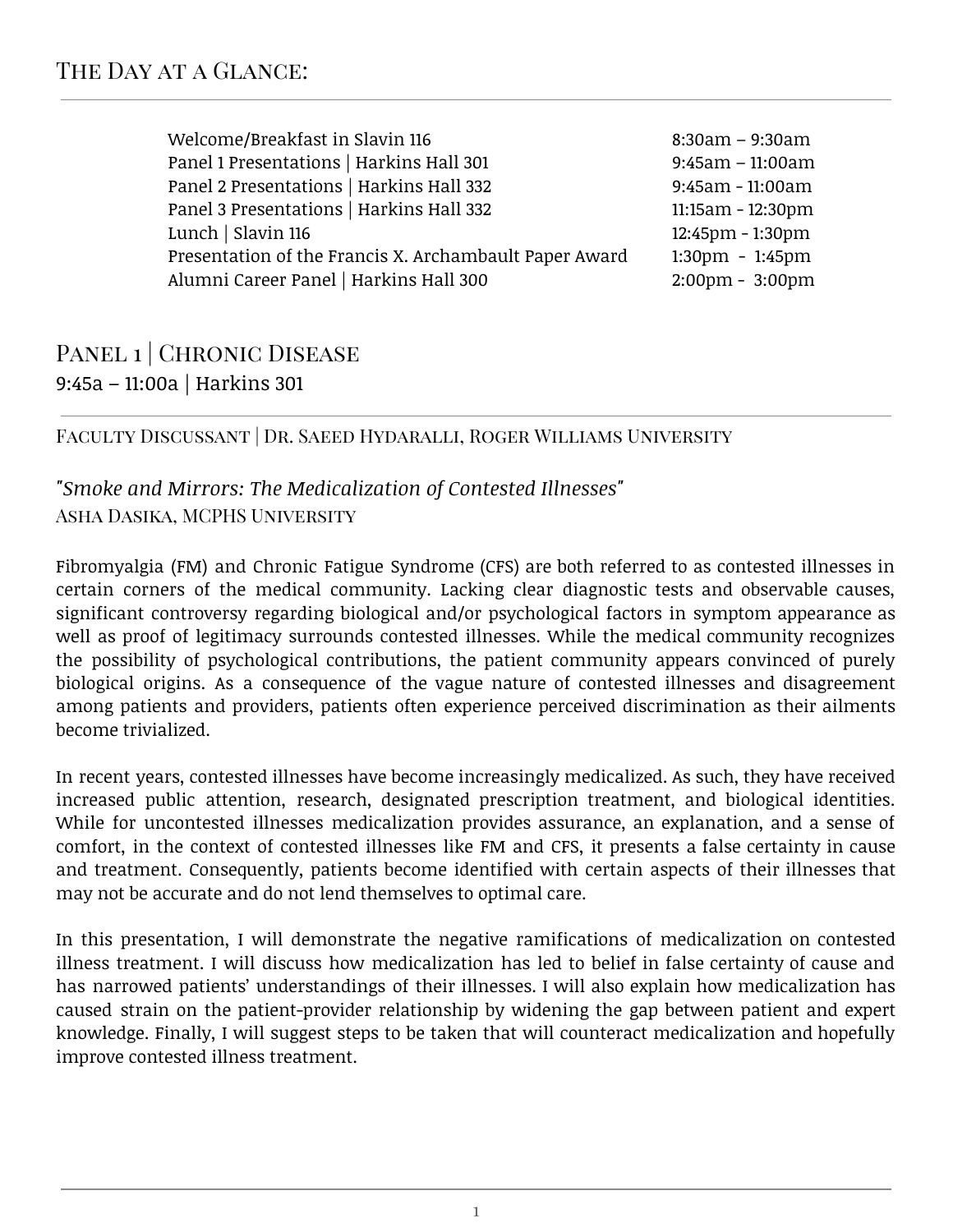*"Morality and Diabetes: Ethical Implications of Relating Moral Character to Control of Chronic Illness in Young Adults with Type 1 Diabetes"* Megan Ketchell, Providence College

During the summer of 2015, I conducted original ethnographic research among college students aged 18-25 with insulin-dependent type 1 diabetes. The purpose of this study was to document a better understanding of moral language in diabetes care practices. Focusing on topics within medical anthropology and bioethics, I sought to investigate if, and how, morally charged language informs the patient experience of chronic disease. The results of this study show how moral language about choice, control, responsibility and risk is regularly used to describe daily diabetes management habits. I argue that young adults with diabetes internalized a moral imperative to prioritize health. This moral obligation to health contributed to participants' conceptions of self and influenced their characterizations of other diabetics. Though the clinical approach to type 1 diabetes care has relaxed some since the highly moralized treatment philosophy of the mid-twentieth century, some harmful assumptions linking patient character to ability to comply with a prescribed treatment regimen still function in the culture of type 1 diabetes care. I present the results of this study which show that language tying patient worth to treatment compliance fails to display the complexity of striking a balance between hypervigilance and negligence in daily diabetes care routines.

#### *"Area-Level Determinants of Blood Pressure Across the Lifespan"* David Molina, University of Rhode Island

Previous research shows that neighborhood factors may play a significant role on individual health outcomes. Blood pressure is a health outcome of interest, as it contributes substantially to cardiovascular disease-related deaths. Cardiovascular disease remains the leading cause of deaths in America. Studies to date have had limited abilities to determine if there are sensitive periods in the life course for when neighborhoods may have the strongest effects on health. In the current project, we are leveraging data from the New England Family Study (NEFS), a longitudinal study divided into sub-studies called EdHealth and Longitudinal Effects on Aging Perinatal (LEAP) to answer this question. Participants were born between the years 1959-1966. The three age ranges that have neighborhood assessments are in utero, childhood (4 months- 7 years old) and middle age (mean age 47 years.) For the purpose of this study, neighborhood factors will be limited to the socioeconomic status of the neighborhood. Directly assessed systolic and diastolic blood pressure are available at childhood and middle age. The study objective is to determine at what age group neighborhood factors have the strongest associations with adulthood systolic and diastolic blood pressure, and with longitudinal changes in blood pressure from childhood to adulthood. To achieve this objective, we will perform preliminary data analyses on 50 NEFS participants born in the Boston area. These findings will provide pilot information that may eventually lead to improved knowledge on social determinants of blood pressure, and highlight potential area-level targets for intervention.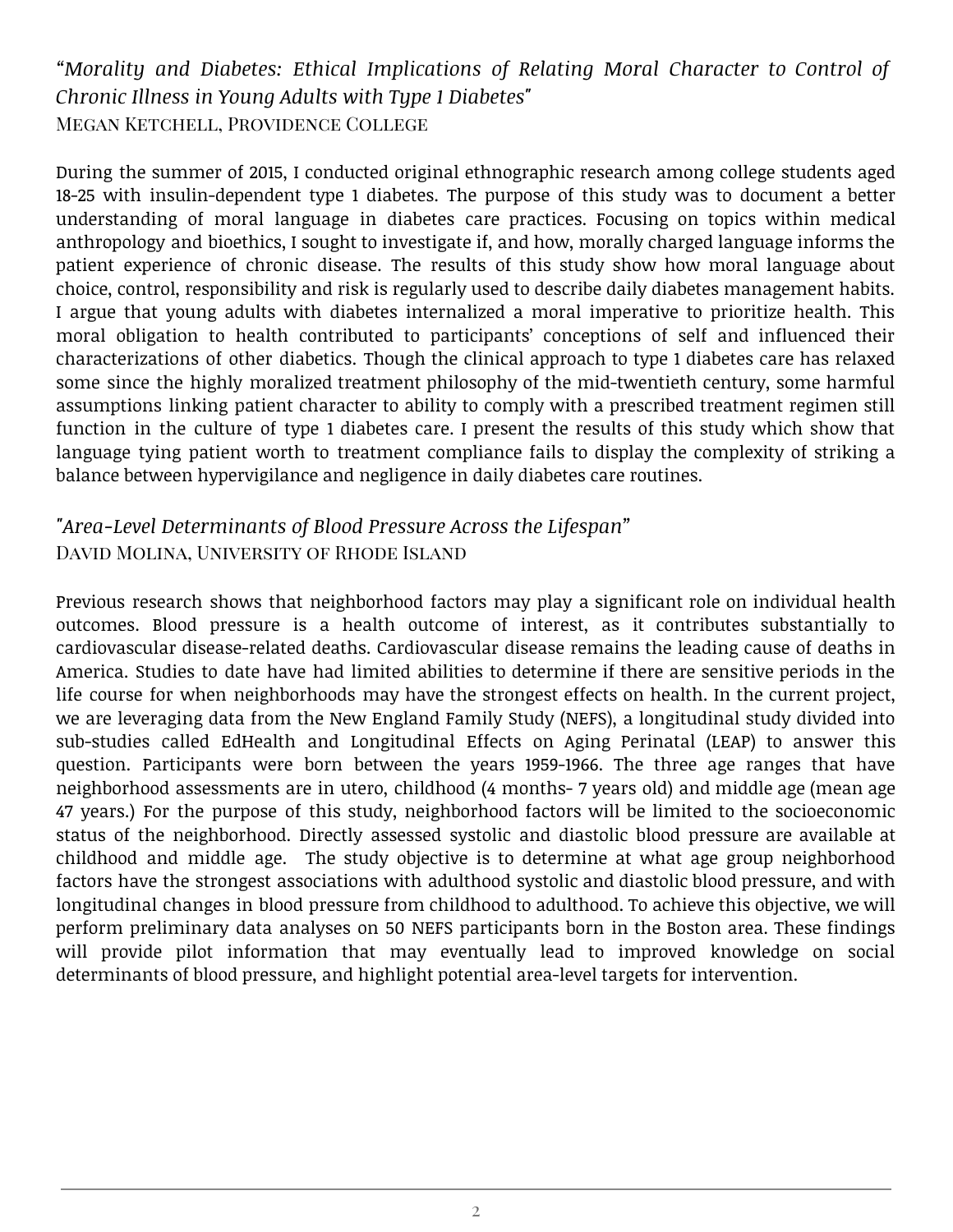# Panel 2 | Invisible Illnesses 9:45am – 11:00am | Harkins 332

#### Faculty Discussant | Dr. Deborah Levine, Providence College

*"Making the Invisible Visible: Profiles of Sarah Lawrence Students with Invisible Disabilities"* Andrea Cantor, Sarah Lawrence College

My paper explores "invisible disabilities," a term that I use liberally to include psychological and chronic illnesses as well as disabilities that go through periods of visibility and invisibility. The crux of my research is through Sarah Lawrence College student profiles including my own story. The interviews focus on how invisible disabilities impact social and academic lives.

Through these accounts, I examine the stigmatization of invisible disabilities, the medical hierarchies when compared to visible disabilities, and the hierarchies within each illness's community. In order to structure this diverse research, I group interviews into sections by overarching classifications: chronic flare-ups, daily-managed disabilities, contested illnesses, and psychological disabilities. These sections are prefaced by relevant sociologists' research.

The first section of chronic-flare ups includes profiles on Crohn's disease, and systemic lupus erythematosus, and explores the fluctuations of health. In contrast, the second section of daily-managed disabilities, which contains profiles on central auditory processing disorder, Asperger's syndrome, and type 1 diabetes, surveys the daily impact on self. The third section of contested illnesses, which incorporates profiles on Attention Deficit Disorder, Lyme's disease, and fibromyalgia, highlights de-legitimization. In the fourth section of psychological disabilities, which comprises profiles on depression, and anorexia nervosa, examines the tangible manifestations of psychological issues.

I conclude that America's neoliberal mindset focuses on the superficiality of health, and such as race, we must check our privilege with health and ableist terminology. We must look beyond skin deep and recognize the realities of what cannot be seen.

#### *"Not Monsters, but Men: The Problem of Moral Injury"* Emma Hodges, Providence College

In recent years, it has been discovered that post-traumatic stress disorder (PTSD) is not the only wound that plagues veterans after combat. Moral injury, the wound and psychological burden of witnessing or taking part of actions that transgress one's moral code, has begun to be found increasingly in soldiers, especially of those involved in modern wars. Studies have shown that 27% of deployed veterans reported witnessing or being involved in ethically challenging situations in which they did not know how to respond. Furthermore, in a study of 3,000 troops, it was found that 28% of Marines and 14% of Army soldiers were involved in the death of a noncombatant, and that 89% of Marines and 69% of soldiers saw injured or ill woman and children that they could not help. Men and women are taught ethical standards from birth, learning what is right and wrong and are thought to be innately good, as argued by the philosopher Jean-Jacques Rousseau. However, these standards that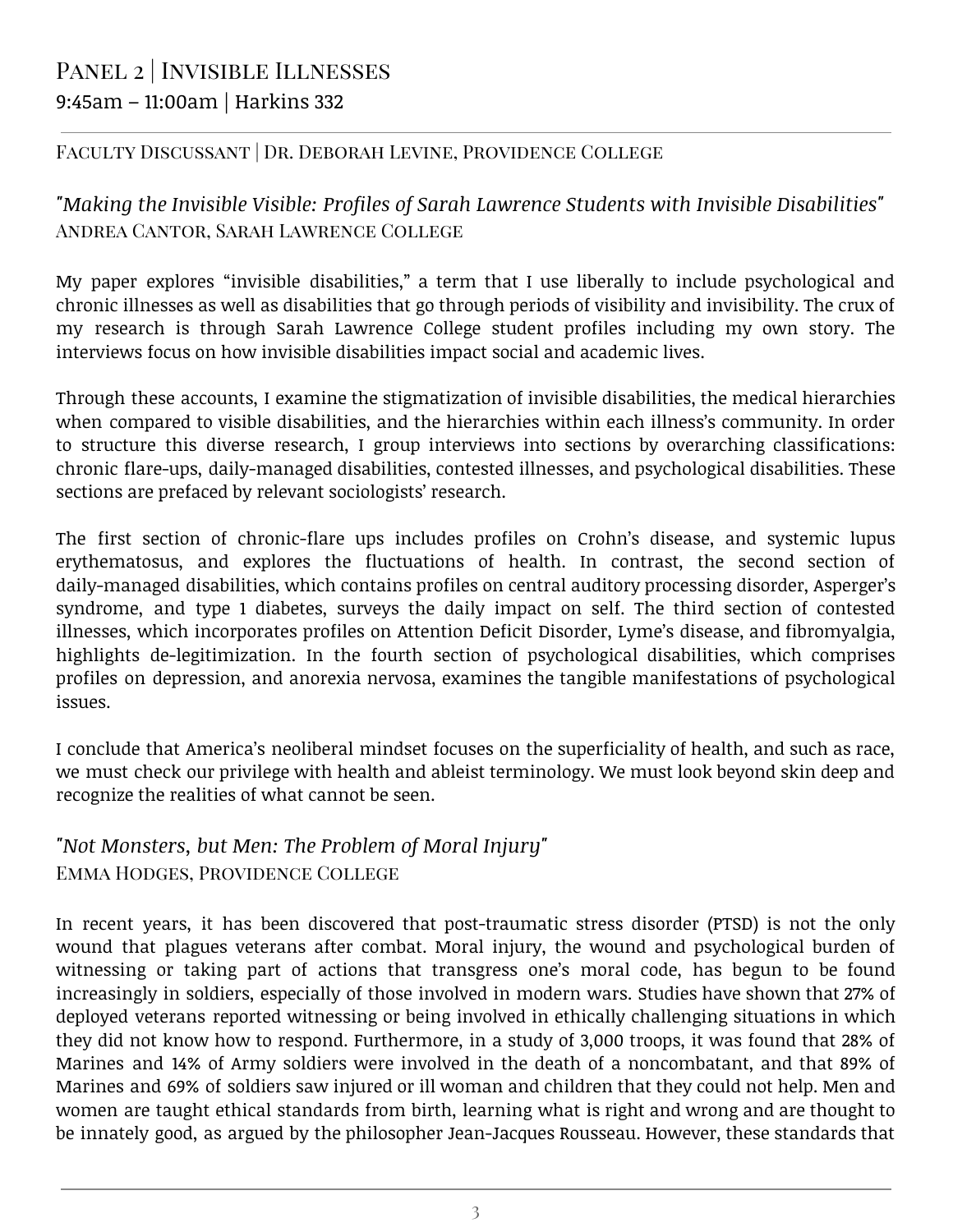are taken for granted are completely absent in the violent and merciless atmosphere of combat. Plunged into this intense environment, soldiers are inadequately trained or prepared for the ethical decisions they will face or the morally perilous acts they may witness. As a result, they receive "soul wounds" that linger with veterans for the remainder of their lives.

#### *"The War at Home: Post-Traumatic Stress Disorder Treatment and the Road Ahead"* Aubrey Legasse, Providence College

Posttraumatic stress disorder (PTSD) is a debilitating disorder that afflicts the Operation Enduring Freedom in Afghanistan and Operation Iraqi Freedom (OEF/OIF) veterans, which in recent years has had renewed attention in professional fields, such as psychology and military science. However, many individuals in society are unaware of PTSD's growing prevalence, and this growth calls for awareness and action. In a poll conducted by Pew Research Center, 71% civilian correspondents stated that they did not understand the problems, including mental illnesses, faced by those in the military (Pew Research Center, 2011). In contrast to the general unawareness of PTSD, 58% of OEF/OIF veterans receiving health care from the VA between 2002-2008 were diagnosed with PTSD, making PTSD the most commonly diagnosed mental disorder among OEF/OIF veterans in the VA system (Aakre, Himelhoch, & Slade, 2014).This paper discusses how society and social media often stigmatize the diagnosis of mental disorders, and PTSD is no exception. Stigma and general naiveté surrounding PTSD leads individuals to hide from treatment and suffer in solitude. Unfortunately, individuals with PTSD, particularly those who proceed without treatment, experience debilitating symptoms such as reliving the traumatic event(s), hyperarousal, and avoidance of particular situations that may worsen their symptoms.

Additionally, this paper provides an analysis of PTSD's transformation throughout different editions of the Diagnostic and Statistical Manual of Mental Disorders (DSM), and it presents descriptions and assessments of common treatments. Aside from a clinical view of PTSD, this paper illustrates the burden of PTSD with five narratives of veterans who suffer from PTSD, including their struggles, treatments, and progress. This paper aims to highlight the importance of being aware of psychological disorders such as PTSD and its debilitating effects on those who serve in the armed forces, and correctly diagnosing and treating this psychological disorder. PTSD keeps these veterans fighting the war overseas, even though they have physically returned to the United States. Veterans continue to experience the memories and fear among other sensations they encountered during the war in a way that prevents them from fully returning to their life at home. These veterans deserve proper treatment without fear of the stigma surrounding PTSD and mental illness as a whole. Society must realize that these individuals deserve respect, proper treatment without penalty, and most importantly, these veterans deserve to finally return home.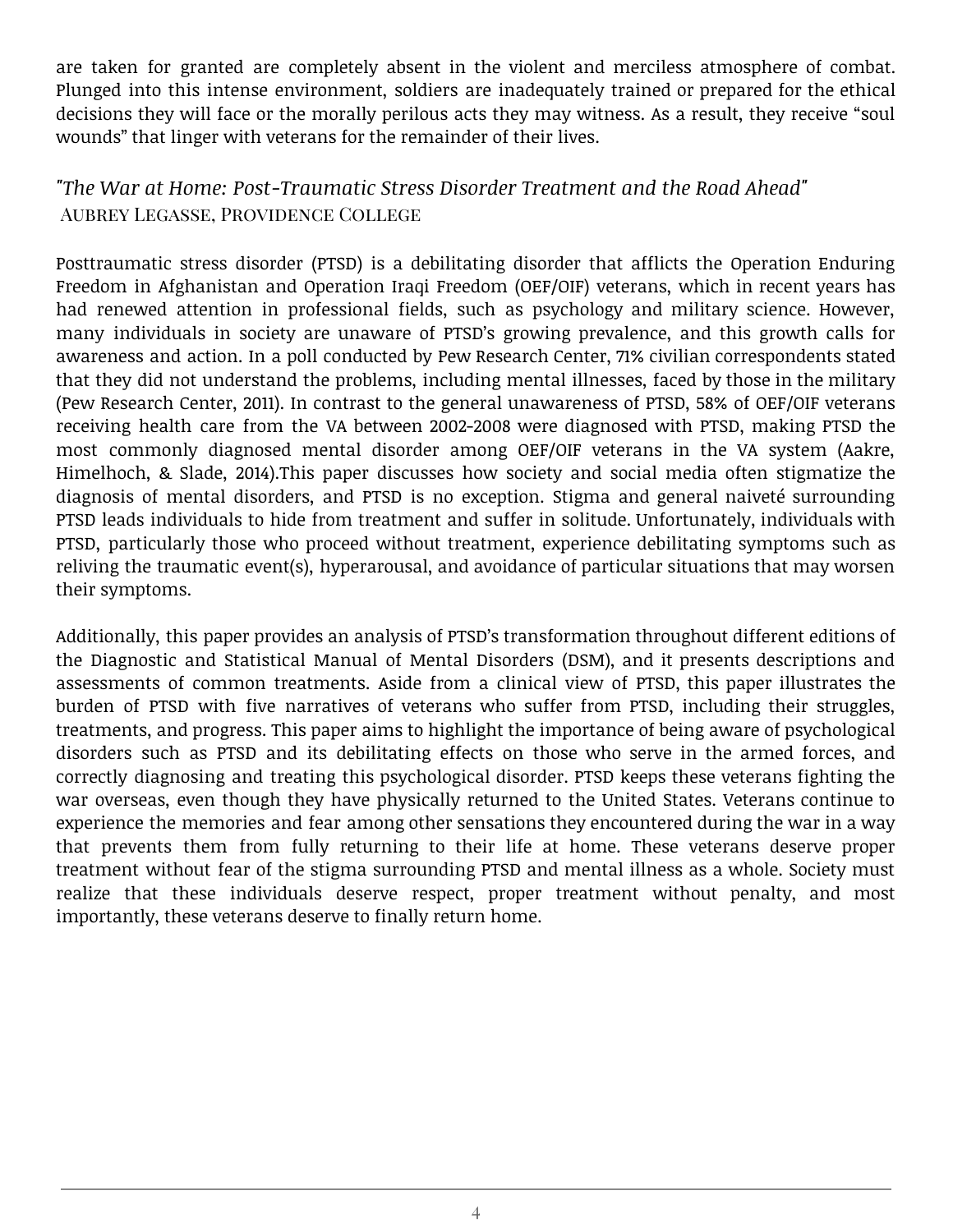# PANEL 3 | ETHICS & PUBLIC HEALTH 11:15am - 12:30pm | Harkins 332

#### Faculty Discussant | Dr. Robert Hackey, Providence College

#### *"Ethical Challenges in Emergency Medical Services"* Haylee Kurkoski, Roger Williams University

The world of Emergency Medical Services (EMS) comes face-to-face, on a daily basis with a massive variety of emergency medical concerns and traumatic injuries, some of which can be life-threatening. Paramedics and EMTs welcome new babies, treat respiratory distress, handle cardiac failure, and everything and anything in between. Undoubtedly, they save lives. As an EMT, I can personally attest to the amount of support and care that EMS provides to the public. According to the World Health Organization (WHO), effective prehospital care often minimizes the severe outcomes of serious injuries and medical crises that lead to long-term morbidity and mortality. However, while EMS has certainly helped save lives, there is much room for improvement and better care. For example, better relay of information, specifically the information regarding a patient's past medical history, allergies to medications, and current medications are extremely important when treating unconscious individuals or patients with an altered mental status that show no clear or outward symptoms of probable causes. Often in this case where this crucial information is not known, the most probable causes (such as hypoglycemia, a drug over-dose, or a seizure) are slowly crossed off the list. Even with a suspected problem, the patient's current unknown medication or their possible allergies to medication limits the treatment that can be applied. In this paper, I explore how the benefits of EMS have influenced the lives and health of individuals, and how better ways of getting a patient's past medical history, allergies to medications, and current medication can be applied to improve prehospital emergency treatment.

#### *"Cultivating Humanity in Medical Education Through Literature to Change End-of-Life Care"* Rachel Obeid, MCPHS University

In this project, I will highlight and describe the importance of reading narrative texts and incorporating them into health care education in order to help future and current providers improve the experience of dying for patients and their families. While the biomedical approach to medicine and the exponential growth of technology have made great strides in prolonging life and curing illnesses, there arises an unintended consequence of inhumane practices in end-of-life care. Promoting humanistic care can be achieved through the study of all kinds of texts, such as fiction, non-fiction, "high" culture, pop culture, and visual and performing arts. Fictional narrative, in particular, possesses an inherent potential to dramatize emotions and events of patient-provider interactions, to limitlessly explore characters' perceptions and thoughts, and to distort or fabricate details in order to effectively communicate its argument. I will examine several texts, such as Wit by Margaret Edson, How We Die by Sherwin Nuland, as well as others (see Works Cited), to demonstrate the transcendence of evidence-based studies and to suggest a methodology for their humane application in medical education. While some medical schools, such as the University of South Dakota Sanford School of Medicine, have an interdisciplinary medical humanities program, there is still a long way to go. Essentially, I will argue that the humanities, specifically through narrative texts,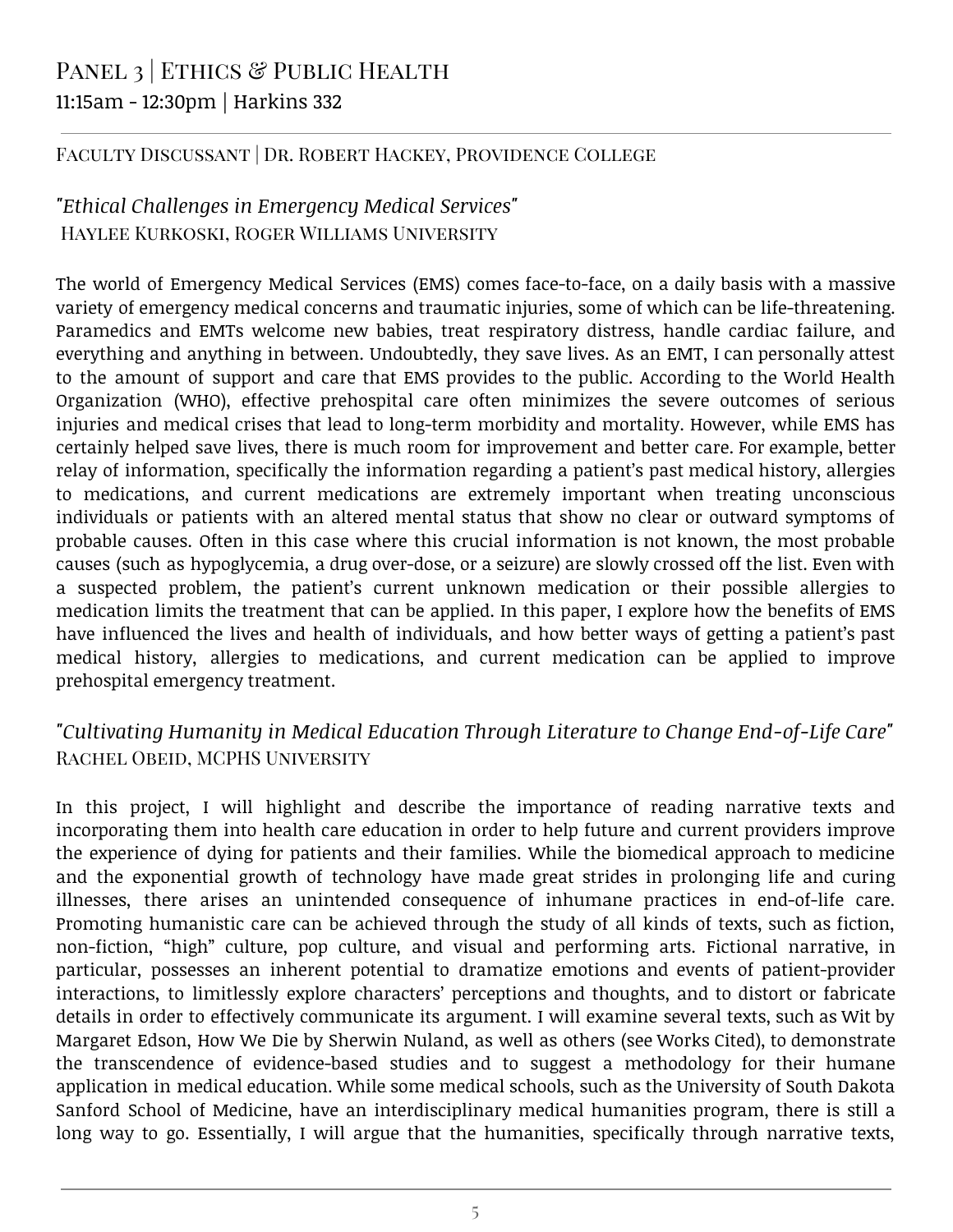should be incorporated into medical education in order to understand the importance of studying and applying medicine in a way that is not only medically efficient and effective, but also humane.

*"Using Popular Culture to Succeed in the Vaccine War"* Jenna Wahl, Providence College

In recent years, vaccination rates in the United States have decreased dramatically as a result of the influence of popular culture. In 1998, a study conducted by British Dr. AJ Wakefield found a correlation between autism and vaccines. This study, later retracted by its publisher, acted as a catalyst for the anti-vaccine movement, arguing that vaccines are not safe, especially for children. The anti-vaccine movement quickly gained the support of parents and communities in the 2000s by questioning the safety of vaccines using the Web 2.0, media, and celebrity advocacy. As a result of this movement, the United States is seeing low vaccination rates and encountering diseases that had been controlled or even eradicated in this country for several decades. While the pro-vaccine community has attempted to counter the effects of the anti-vaccine movement by relying on scientific studies arguing that vaccines are safe, it has been unsuccessful. The pro-vaccine community has failed to recognize that scientific studies are not fully understood by the average American and that most Americans depend on information offered in popular culture. In this paper, I provide historical background to explain why the United States has questioned the safety and need for vaccines. I argue that in order to successfully increase vaccination rates in the United States, and, thereby, protect the health of all citizens, the pro-vaccine community must garner support and convince the public that vaccines are safe, effective, and important using popular culture, namely the Web 2.0, media, and celebrity advocacy.

## Lunch | 12:45 -1:30pm | Slavin 116/Executive Dining Room

Members of the Providence College Health Care Club will be available to guide presenters and guests to and from our lunch in the Slavin Center. At the conclusion of our luncheon, HPM faculty will present the *Francis X. Archambault Award* for the best paper delivered at this year's conference.

## Alumni Career Panel | 2:00-3:00pm | Harkins 300

Several recent program alumni will share their experiences in finding internships and jobs after graduation from Providence College. Alumni will entertain questions about job searches, career possibilities, and life after HPM.

Anya Burzynski '14, MPH Candidate | Boston University Meaghan Drees '13, Healthcare Transactions Associate, athenahealth Olivia Haddad '14, Associate Consultant | Employee Benefits, Marsh & McLennan Alexandra Rawson '15, Law Student | Roger Williams Danielle Waldron '15, Graduate student - Gerontology | UMass-Boston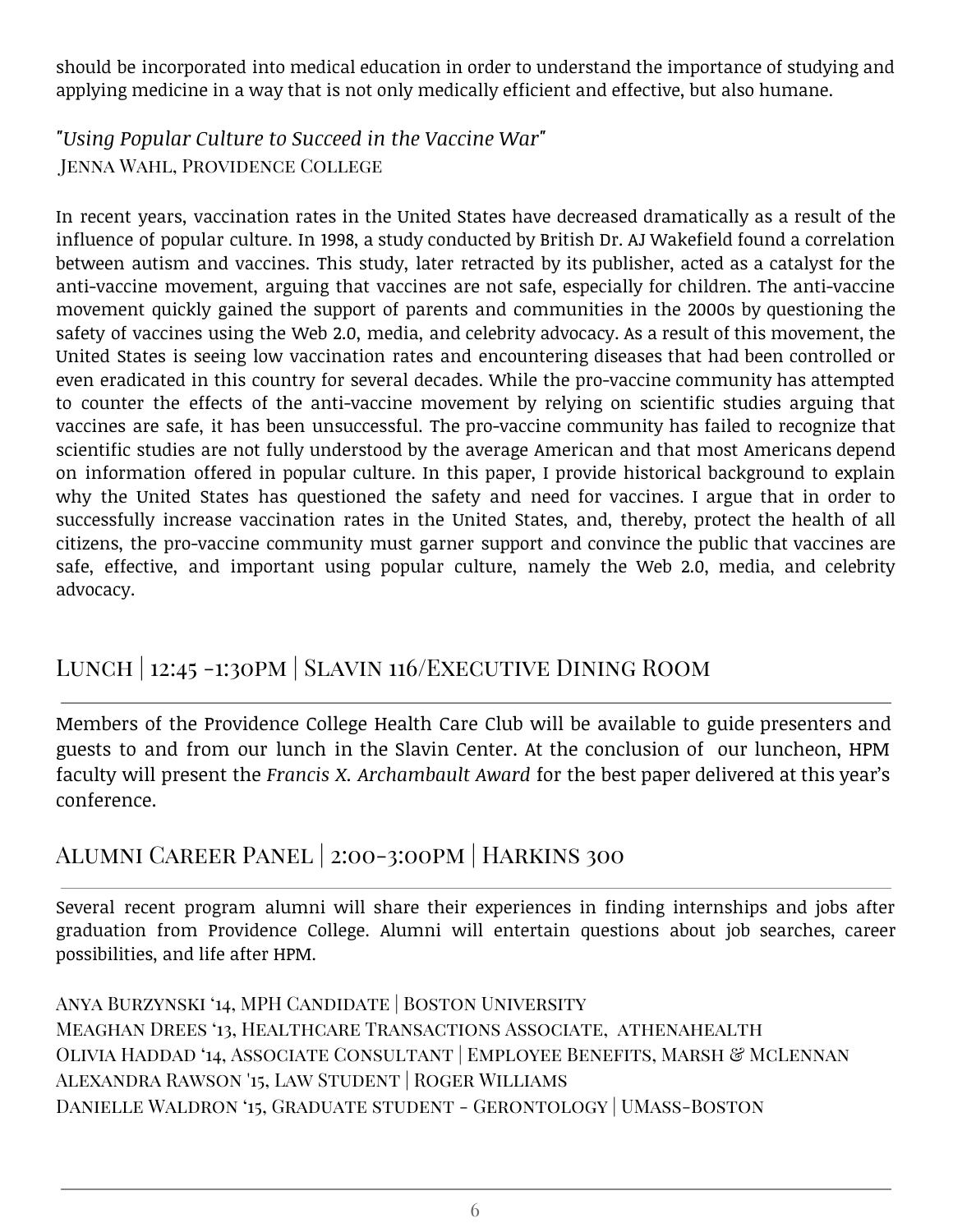#### **ACKNOWLEDGEMENTS**

#### Faculty Discussants

Dr. Robert Hackey, Providence College Dr. Saeed Hydaralli, Roger Williams University Dr. Deborah Levine, Providence College

#### CONFERENCE SELECTION COMMITTEE

Dr. Robert Hackey Tricia Forte Reegan Whipple '16 Olivia Wolak '17 Sabrina Guilbeault '18 Victoria Grasso '19

#### Institutional Advancement Staff

Andrea Keefe Cate Latz

IT SUPPORT

Jim Rizzo

#### Administrative Coordinator

Samantha Santos '14 '16G, HPM Graduate Assistant

#### Archambault Paper Award Selection Committee:

Dr. Robert Hackey Tricia Forte Reegan Whipple '16 Olivia Wolak '17 Sabrina Guilbeault '18 Victoria Grasso '19

# This conference is made possible by the generous support of the Canavan Family Fund, Francis X. Archambault, and the Office of Institutional Advancement.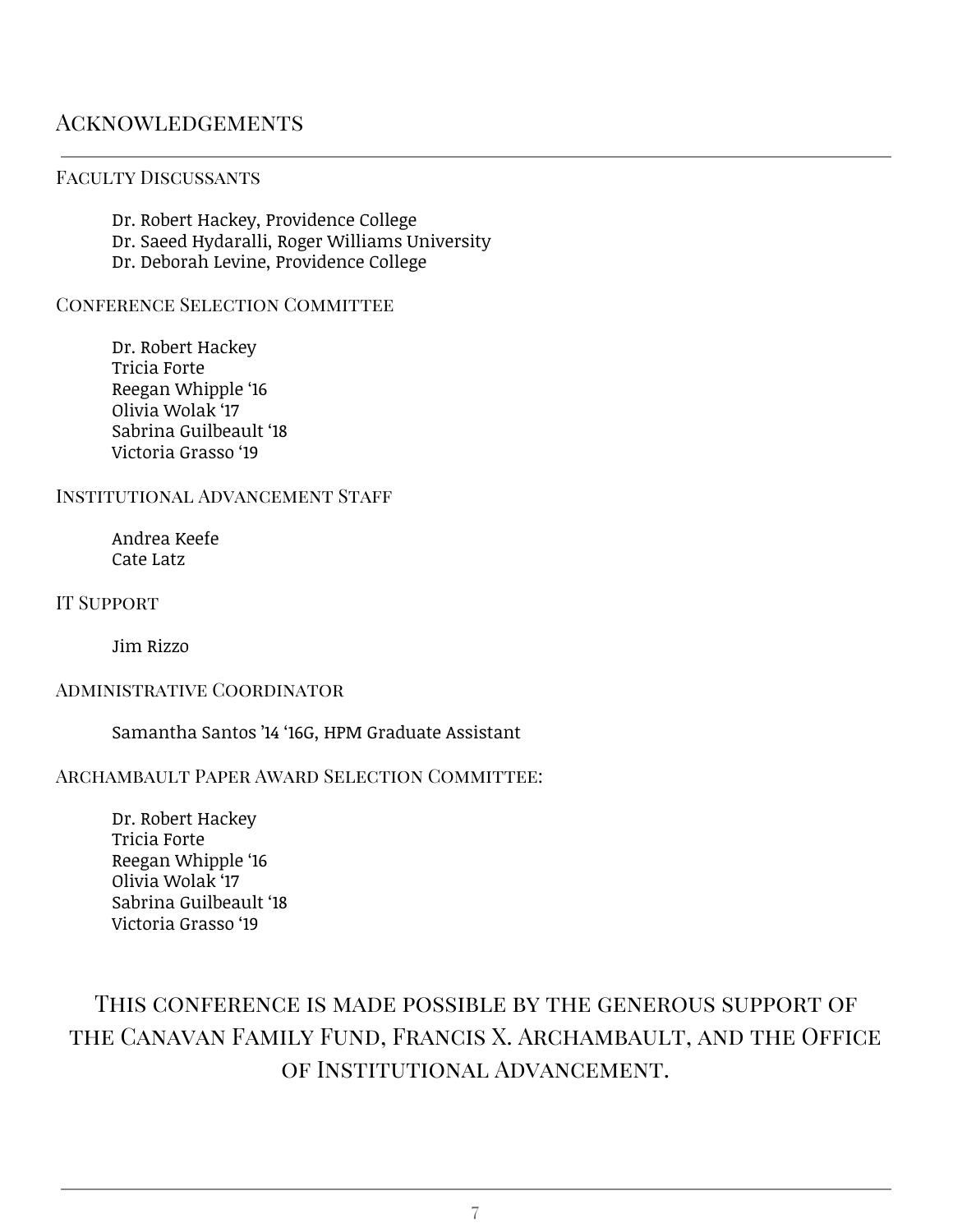# 2016 Undergraduate Conference on HEALTH & SOCIETY PARTICIPANTS

Cantor, Andrea | Sarah Lawrence College [Ambler, PA] acantor2@gm.slc.edu Dasika, Asha | MCPHS University [Boston, MA] asha.dasika@my.mcphs.edu Hackey, Robert | Providence College [Providence, RI] rhackey@providence.edu Hodges, Emma | Providence College [Providence, RI] ehodges@friars.providence.edu Hydaralli, Saeed | Roger Williams University [Bristol, RI] shydaralli@rwu.edu Ketchell, Megan | Providence College [Providence, RI] mketche1@friars.providence.edu Kurkoski, Haylee| Roger Williams University [Bristol, RI] hkurkoski376@g.rwu.edu Legasse, Aubrey | Providence College [Providence, RI] alegasse@friars.providence.edu Levine, Deborah |Providence College [Providence, RI] dlevine2@providence.edu Molina, David | University of Rhode Island [Kingston, RI] david\_molina@my.uri.edu Obeid, Rachel | MCPHS University [Providence, RI] rachel.obeid@my.mcphs.edu Wahl, Jenna | Providence College [Providence, RI] jwahl@friars.providence.edu